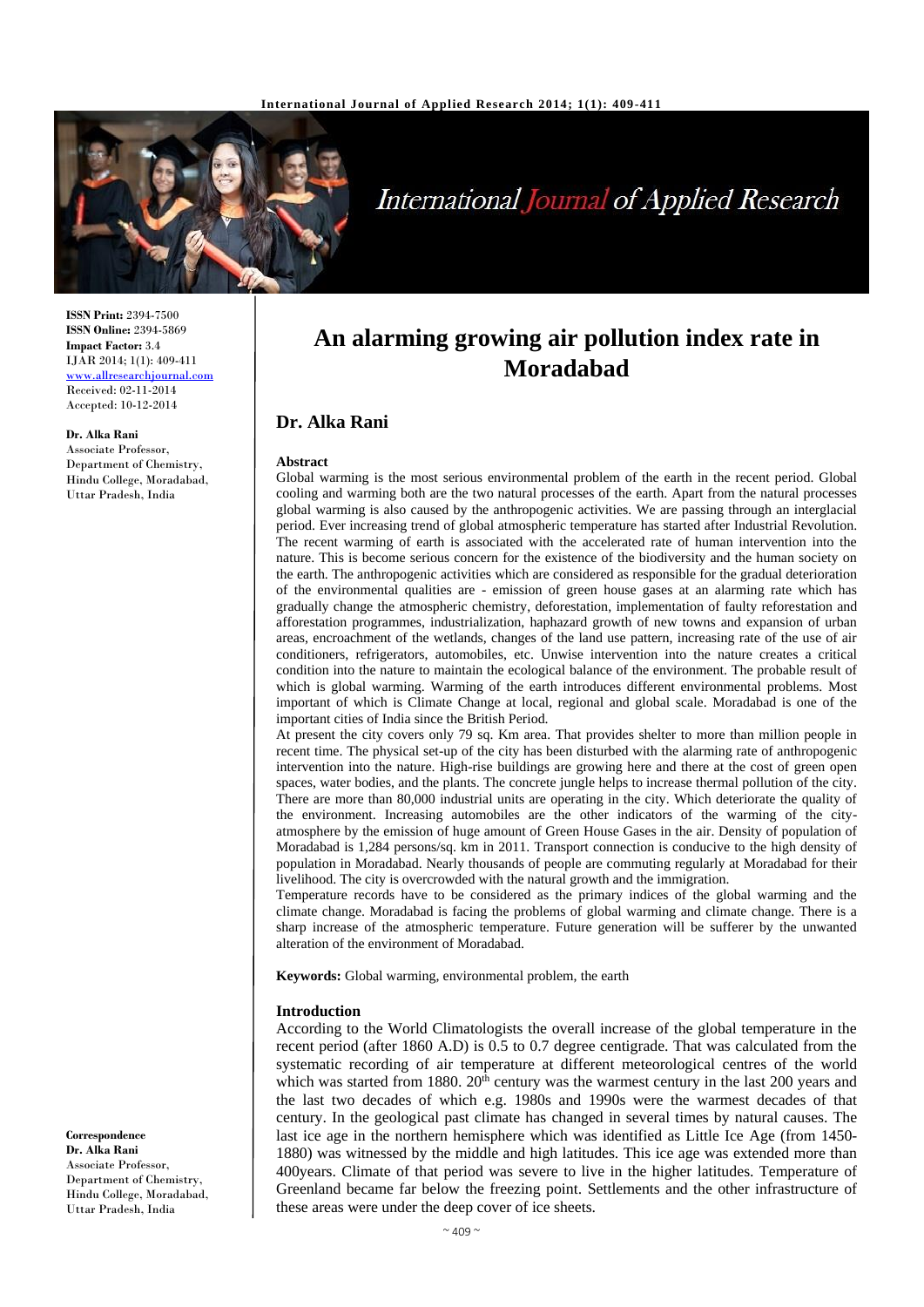People were either shifted from the land or perished by the severe coldness. Alpine glaciers were more active, rivers, lakes were frozen and human death was occurred by severe famines. After that the global temperature is its ever increasing trend in both the hemispheres [1].

- **1. Objective**: The objective of the work is to find out the nature of warming and the resultant effects of the climate change of Moradabad, one of the important metropolises of India.
- **2. Methodology:** 1. The secondary data was collected from India Meteorological Department, Regional office, Moradabad, Moradabad Municipal Corporation, Forest Department, Department of Wetland Management, Government of India. 2. Computation and diagrammatic representation of the data. 3. Consultation of Books, journals 4. Aanalysis
- **3. Climatic Condition of Moradabad:** Moradabad is characterized by the hot and humid climate. It is located into the Tropical Monsoonal area. Maximum temperature rises up to 42 degree centigrade during the summer and minimum temperature falls to 10 degree centigrade in winter. The mean annual temperature is 28.˚C. The average relative humidity varies from 47% to 83%. Maximum amount of rainfall is occurred by the south-western monsoon in the months of June to September. The average annual rainfall is 514 mm. The climate become hot and humid during the summer and it becomes pleasant in winter. April and May are the hottest months where as December and January are the coldest months of the city.
- **4. Changing Climatic Condition of Moradabad:** Drastic change has occurred in the physical environment of Moradabad by the severe intervention of human population into it. Industrialization along with the ever increasing unplanned urbanization and population explosion has altered every corner of the city. According to the recent assessment of Health Organisation Moradabad gets the fourth position in the most polluted cities of the India. Density of population per square kilo metre was 1,284 in 2011. Now it would be exceed 6500 per square kilo metre. One third of the total population is residing in the slum areas. Density of population here sometime exceeds 5000 population per sq. Km. These are the most pollution generating units of the city Most of the slum dwellers are poor people [2].

There are about 4000 pavement dwellers are living in the city. Air pollution is the major problems of the city which becomes severe in the office times and also in winter season. There are more than 800 registered and unregistered industrial units, located in Moradabad. These have profound influence on the rise of air temperature.



**Source:** India Meteorological Department, Eastern Region, Moradabad It is observed from the Fig 2 (below) that the mean monthly temperature of the month of December is showing an increasing trend from 1961 to 1990. In 1961 temperature of Moradabad was 18.41˚C. It was 21.24 ˚C in 1990. After that it was declining up to 2010. There after a sharp increasing trend has been set in. The average increase of temperature between 1961 to 2013 is 3.06˚C. It is a local warming, mostly generated by the anthropogenic causes. In the last few years Moradabad experienced a mild- warm winter and severely hot-humid summer [3].

**Fig 1:** Average Temperature Conditions of Moradabad City upto year 2013 (degree centigrade)



**Source:** India Meteorological Department, Eastern Region, Moradabad

**Fig 2:** The Variation of Atmospheric Temperature in Moradabad in the month of December (2013)

Water Vapour is one of the important Green House Gases which trap the outgoing solar radiant energy and helps to increase the air temperature. The share of relative humidity of atmosphere is also showing an increasing trend in Moradabad.

In the figure 2 (below) it is found that relative humidity ranges between 66% to 87% in 2015. Even in winter season it was 75% in January and 74% in the month of December in the same year. Whereas 60% to 65% of relative humidity of the atmosphere was observed in the month of Jan, Feb, April, May, Nov and Dec in 1970. It was reached 80% only in the rainy seasons from June to September). So with the increase of the atmospheric temperature the rate of humidity is also show an increasing trend in Moradabad [4].